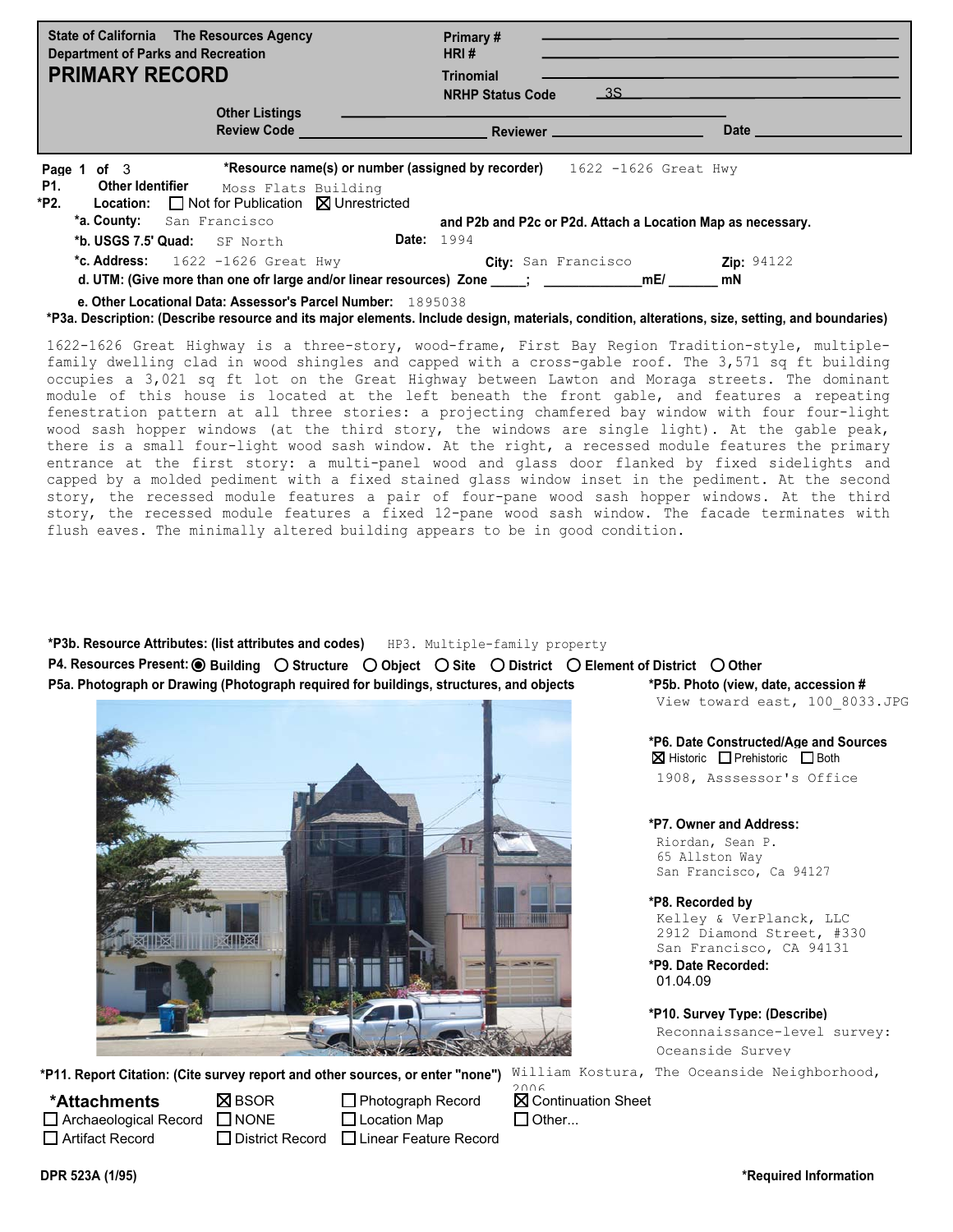|                                                                | Primary #<br>State of California The Resources Agency<br><b>DEPARTMENT OF PARKS AND RECREATION</b><br><b>BUILDING, STRUCTURE, AND OBJECT RECORD</b>                                                                                                                                                                                                                                                                                                                         |       | HRI No.                                                                 |
|----------------------------------------------------------------|-----------------------------------------------------------------------------------------------------------------------------------------------------------------------------------------------------------------------------------------------------------------------------------------------------------------------------------------------------------------------------------------------------------------------------------------------------------------------------|-------|-------------------------------------------------------------------------|
| Page<br><b>B1.</b><br>B <sub>2</sub><br>B3.<br>$*$ B5.<br>*B6. | *NRHP Status Code<br>$\frac{2}{\pi}$ of $\frac{3}{\pi}$<br>*Resource Name or # (Assigned by recorder)<br>Historic Name<br>Unknown<br>Common Name<br>1622-1626 Great Hwy<br>Original Use<br>Multiple-family property<br>Architectural Style First Bay Region Tradition<br><b>Construction History</b><br>1622-26 Great Highway was constructed in 1908. Some windows have been replaced with aluminum and the<br>entry appears to have been reconfigured in the early 1960s. |       | 3S<br>1622 -1626 GREAT HWY<br>B4. Present Use: Multiple-family property |
| *B7.                                                           | Moved? $\boxtimes$ No $\Box$<br>Yes<br>Date?                                                                                                                                                                                                                                                                                                                                                                                                                                |       | <b>Original Location:</b>                                               |
| *B8.                                                           | <b>Related Features</b>                                                                                                                                                                                                                                                                                                                                                                                                                                                     |       |                                                                         |
| В9а.                                                           | Architect<br>C. M. Depew<br>Residential Development<br>*B10. Significance: Theme                                                                                                                                                                                                                                                                                                                                                                                            | Area: | . Builder C. M. Depew<br>Oceanside/ Outer Sunset                        |
|                                                                | <b>Period of Significance</b> 1908                                                                                                                                                                                                                                                                                                                                                                                                                                          |       | <b>Property Type</b> Residential <b>Applicable Criteria</b><br>3        |
|                                                                | (Discuss importance in terms of historical or architectural context as defined by theme, period, and geographic scope. Also address integrity)                                                                                                                                                                                                                                                                                                                              |       |                                                                         |

According to the 1901 San Francisco Block Book, the subject property belonged to James Irvine, a locally prominent real estate investor. The 1906 Block Book records that J. Mora Moss was the owner of the property. J. (Joseph) Mora Moss was a major capitalist and University of California regent and the owner of the reknowned Mosswood Cottage in Oakland. 1622-1626 Great Highway was constructed for Alfred T. Moss, son? of J. Mora Moss, as a rental investment property. The three-unit dwelling was designed and built by a local contractor named C. M. Depew. Depew was a contractor who frequently worked with the architect Albert Farr or for the real estate developer Henry Bothin. However, in this case, Depew was listed on the building contract as both architect and builder. C. M. Depew was the nephew of New York Senator Chauncey M. Depew and a politically active "young Republican" residing in San Francisco's Mission District. (continued)

## **B11.** Additional Resource Attributes: (List attributes and codes) HP3. Multiple-family property

**\*B12. References:** Assessor's Records, Junior League Files, Sanborn Maps, San Francisco City Directories, Spring Valley Water tap records, United States Census 1920, 1930, "Depew Denies he is to Live in California," San Francisco Call (September 14, 1909)."Real Estate Transactions," San Francisco Call (January 7, 1906).

| B <sub>13</sub> . | <b>Remarks</b> |
|-------------------|----------------|
|                   |                |

| *B14. | Evaluator           | Christopher VerPlanck |  |
|-------|---------------------|-----------------------|--|
|       | *Date of Evaluation | Revised 9-2011        |  |
|       |                     |                       |  |

## **(This space reserved for official comments)**

|                 |     | LAWTON ST |     |            |          |
|-----------------|-----|-----------|-----|------------|----------|
|                 | 043 |           |     | 001        |          |
|                 | 042 | 044       | 045 | 002        |          |
|                 | 041 |           |     | 003        |          |
|                 | 040 |           |     | 004        |          |
|                 | 039 |           |     | 005        |          |
|                 | 038 |           |     | 006        | 48TH AVE |
|                 | 037 |           |     | 007        |          |
|                 | 054 | 1895      |     | 008        |          |
|                 | 053 |           |     | 009        |          |
|                 | 034 |           |     | 071<br>070 |          |
| <b>GREATHWY</b> | 033 |           |     | 011        |          |
|                 | 031 |           |     | 012        |          |
|                 |     |           | 013 |            |          |
|                 | 046 |           |     | 066        |          |
|                 | 029 |           |     | 015        |          |